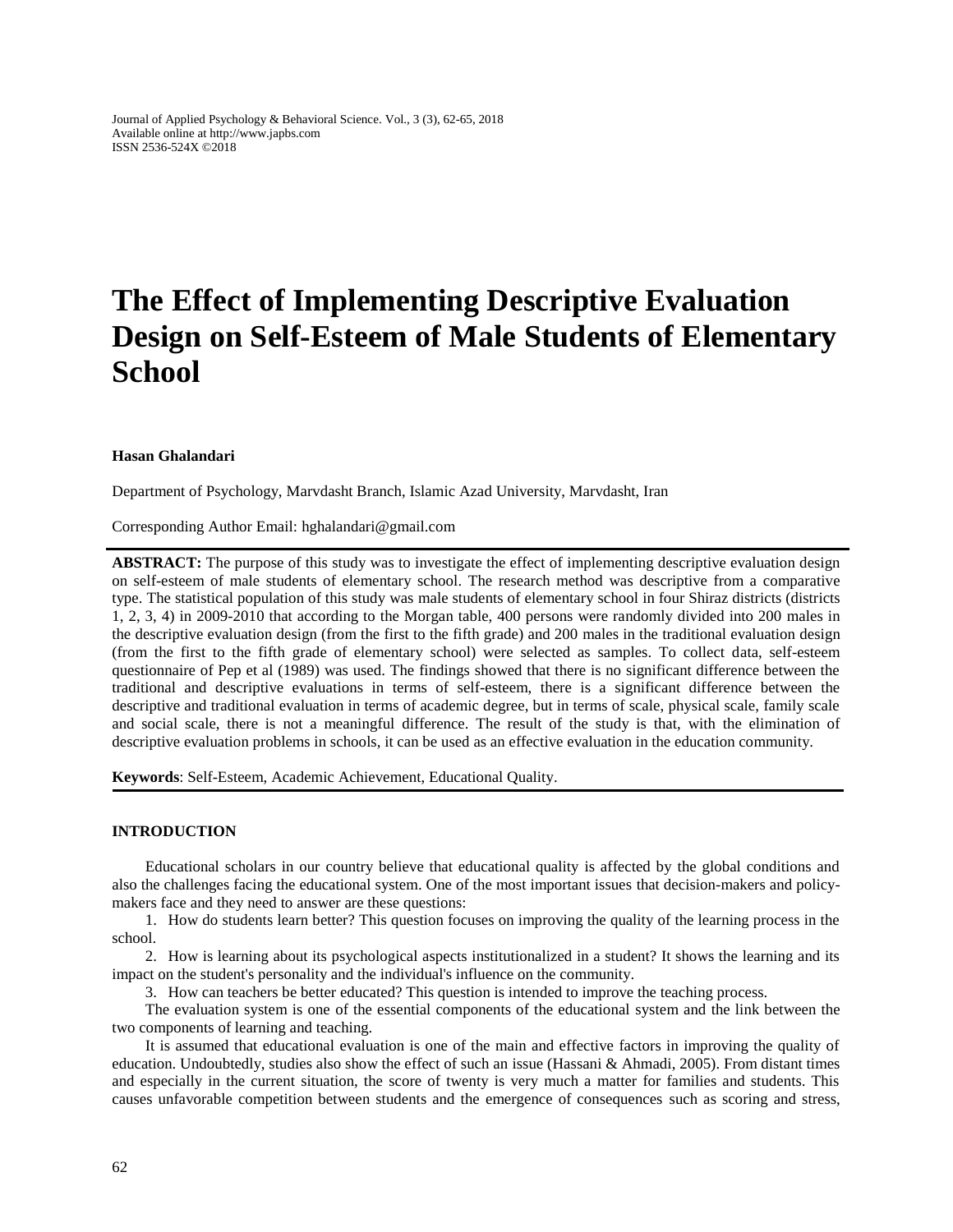trying to score even in unconventional ways, and ultimately reducing student performance. In descriptive evaluation, the criterion score is not decisive, and this factor reduces students' test anxiety, improves the quality of learning, improves their self-esteem and their mental health. It should be noted, however, that descriptive evaluation does not mean the elimination of the test, but rather as an addition that can be effectively utilized (Ahmadi, 2005).

Applying a descriptive evaluation design and creating sequencing, educational, evaluation-educational system will make the person's competence grow and learners learn how to use the lessons learned in difficult and unfamiliar situations, this is the ability to decide and it will grow in person. Our educational system has also paid more for qualitative and descriptive evaluation. The plan emphasizes the appropriateness of the two methods and their impact on student performance. Creating any evaluation program is a shared responsibility of teachers and students, and the highest benefit is when all individuals are responsible and interested in setting up a program or evaluating the company. The study of how to evaluate traditional and descriptive, categorizing, determining the criteria and benefits and deficiencies of each of these projects by examining a group of students to determine the desirable and qualitative evaluation benefits and improving the quality of learning in improving the mental health of the environment that it will be addressed in this design (Seif, 2002). According to the mentioned materials regarding the descriptive evaluation of the United Nations World Document (May 10, 2003), it states: "Creating a child-friendly learning environment, with the help of children, in which they feel secure, against abuse, violence and discrimination are encouraged, they encourage them to learn. On this basis, happy and joyful education and learning that in the healthy environment is recognized as the right of children is one of the important components of the learning environment in the evaluation system. Contrary to the ethical principles and values that educational evaluation methods cause to children's stress and abuse, they should, in the event of such a situation, change the methods of assessment and transform them into a calm, healthy and happy environment. The value of evaluation is so much that people even consider it to be investment in human beings and progress (Bazargan, 2001). Therefore, it is very good that considering the importance of evaluation and the defects that are in the traditional evaluation, there is a different kind of evaluation and by providing an opportunity for learners with self-reflection and creativity approaches to improve the quality of teaching and learning and take the path of excellence. Therefore, the present study sought to investigate the effect of descriptive evaluation design on the self-esteem of the male students of elementary school.

### **MATERIALS AND METHODS**

The research method was descriptive from a comparative type. The statistical population of this study was the male students of elementary school in four Shiraz districts (districts 1, 2, 3, 4) in 2009-2010. According to the Morgan table, 400 persons were randomly divided into 200 males in the descriptive evaluation design (from the first to the fifth grade) and 200 males in the traditional evaluation design (from the first to the fifth grade of elementary school) were selected as samples. In the stage of research implementation, after providing a preliminary description of the measurement tool and the purpose of the test, how to respond to the tests for participants was explained in detail. In the case of ethical considerations, after obtaining consent from the individuals and providing the necessary information, they were assured that the information received would be used only in this research and would be protected from any abuse. The following questionnaires were used to measure the variables of the research.

*Test of five scales of self-esteem of Pope et al (1989)*: This questionnaire was published internationally by Pop et al, in 1989. They obtained alpha coefficient 90% with 101 subjects and with a shorter form of alpha 84% with 80 subjects. In the study of Francis et al (1998), Cronbach's alpha is 92%. This questionnaire was translated into Farsi by Gholam Ali Afrooz (1994), and then a preliminary study was carried out on a number of elementary students, and some terms have been made on it. The implementation of the final form of the test, the statistical indices, including the internal validity of the test and the Cronbach's alpha, were calculated equal to 94%. Also, Tajabadi (1992) provided it with a Cronbach's alpha 92%. This test consists of 60 questions that are able to measure the academic, physical, family, social subscales and lie detector (Biyabangard, 2005). Independent t-test was used to analyze the data. In all analyzes, the significance level was considered as  $p \le 0.05$ .

#### **RESULTS**

The results of Kolmogorov's test showed that data distribution was normal ( $p$  = 0.05). Independent t-test was used to compare self-esteem and its sub-scales between traditional and descriptive evaluation nodes. The results are presented in Table 1. It can be seen that there is a significant difference between traditional and descriptive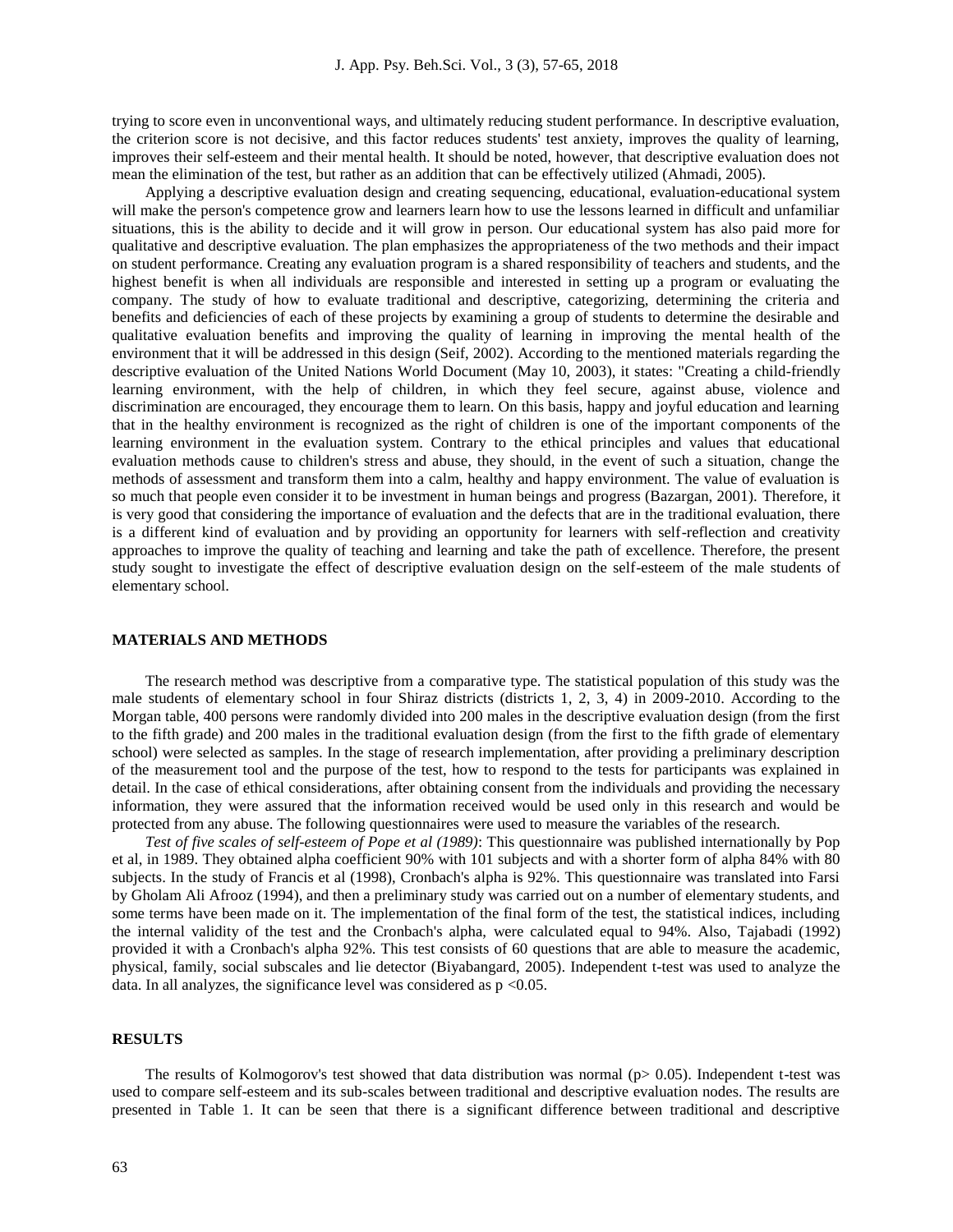evaluation only in terms of the dimension of educational scale of self-esteem in male students. The attention to the mean column indicates that the mean of the self-esteem scale of the students with descriptive evaluation ( $M =$ 13.4570) is more than that of the students with a traditional evaluation  $(M = 12.5301)$ . This difference is significant (MD = 0.92693) and is statistically significant at the level (p <0.05). There was no significant difference between traditional and descriptive evaluation in other dimensions of self-esteem in the male students ( $p>0.05$ ).

| Variable             | Type of<br>evaluation | N   | Mean    | <b>SD</b> | <b>Difference</b><br>of means | t        | df  | p     |
|----------------------|-----------------------|-----|---------|-----------|-------------------------------|----------|-----|-------|
| General<br>analogy   | Descriptive           | 200 | 14.2688 | 2.76519   | $-0.07545$                    | $-0.265$ | 375 | 0.791 |
|                      | Traditional           | 200 | 14.3443 | 2.69647   |                               |          |     |       |
| Educational<br>scale | Descriptive           | 200 | 13.4570 | 2.79203   | 0.92693                       | 3.280    | 375 | 0.001 |
|                      | Traditional           | 200 | 12.5301 | 2.71704   |                               |          |     |       |
| Physical<br>scale    | Descriptive           | 200 | 13.5161 | 2.32548   | $-0.15054$                    | $-0.830$ | 375 | 0.528 |
|                      | Traditional           | 200 | 13.6667 | 2.24913   |                               |          |     |       |
| Family scale         | Descriptive           | 200 | 126989  | 2.15499   | 0.17980                       | 0.782    | 375 | 0.430 |
|                      | Traditional           | 200 | 12.5191 | 2.21345   |                               |          |     |       |
| Social scale         | Descriptive           | 200 | 9.5108  | 2.28802   | 0.28124                       | 1.291    | 375 | 0.216 |
|                      | Traditional           | 200 | 9.2295  | 2.06536   |                               |          |     |       |

**Table 1.** Investigation of the difference of descriptive and traditional evaluation in terms of dimensions of selfesteem among male students of elementary school.

## **DISCUSSION AND CONCLUSION**

The purpose of this study was to investigate the effect of the implementation of descriptive evaluation design on the self-esteem of male students of elementary school. The findings showed that there is no significant difference between traditional and descriptive evaluation in terms of self-esteem in male students. Here are some reasons to explain. Firstly, the descriptive evaluation design has not been able to make fundamental changes to the way of study, and yet this project has many problems. For example, traditional teacher-centered assessment practices focus on all activities, and students are just the presenter, while in the descriptive evaluation of the purpose of the crucifixion, the teacher and the students work together to design and develop a curriculum. This means that the teacher and the students will make decisions on learning content, activities, learning and evaluation. Obviously, this desirable goal in the education system of the country is still far from reachable and far from it. In our country and even in the descriptive evaluation design, not only students but also their teachers do not play a role in creating and compiling learning content and so students with the descriptive and traditional design are not the same. On the other hand, the project is run by teachers who have, for many years, traditionally assessed their students and have taken it fully. Therefore, they probably have not yet found a proper insight and attitude toward the descriptive design. They still do not have a special place for students and they probably will not allow students to express themselves. Coopersmith (1967) concluded in his research that high self-esteem children are those who express themselves with self-esteem and enjoy their talents and creativity and are not easily influenced by environmental factors. . In studies by Stang (1972), the correlation between self-esteem and the person's perception of his ability was confirmed. So it seems that there is still a lot of work to be done in this area. On the other hand, the role of parents should not be ignored. Elementary students are heavily influenced by their parents' reactions and behaviors. The findings suggest